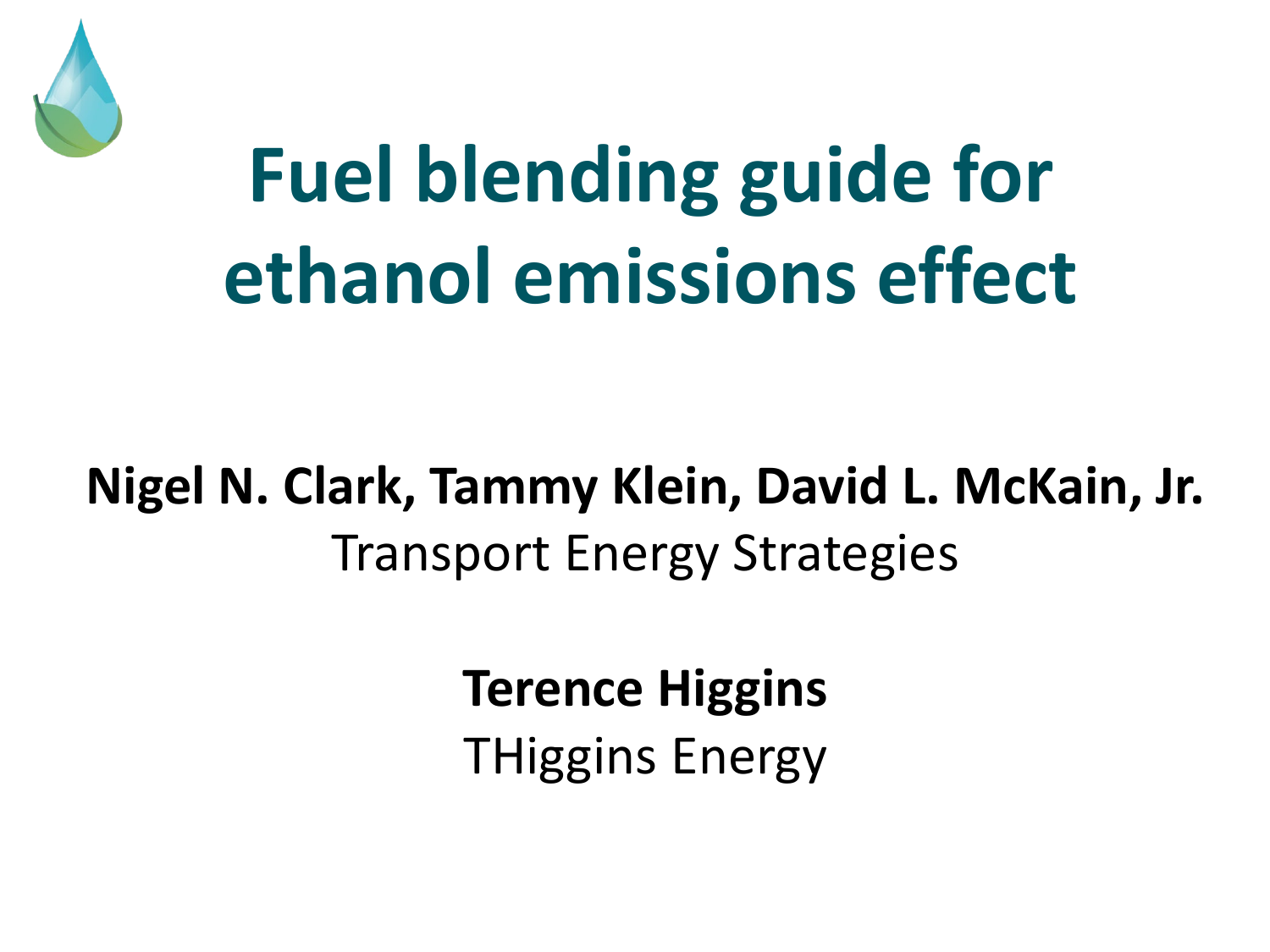

## **Fuel blending guide for ethanol emissions effect**

This Blending Guide Study identifies sound practice for acquiring or blending fuels for studies of emissions changes in response to fuel composition or specification changes in the marketplace, emphasizing studies examining ethanol effects. Four recommendations for future market fuel studies represent a departure from many prior approaches. First, fuels expected in the market should be used. For most efficient use of resources, effects resulting from a change of ethanol level should be evaluated by employing only fuels with the ethanol levels of interest and with hydrocarbon (BOB) compositions that are expected in the market at those ethanol levels. In this way measurement effort is not devoted to fuel formulations that may never enter commercial use, and nonlinear blending effects are addressed directly by the study fuels themselves. Second, fuel composition should be used to define fuels. For precise fuel description, measures of fuel composition are unambiguous and are preferable to properties that are determined using standardized protocols. Third, influence of vehicle technology merits higher recognition. Vehicles used in a study should be well characterized with regard to their powertrain technology and control strategy so that emissions effects can be projected reliably to a fleet. Fourth, driving schedules should mimic on-road use. During emissions testing, vehicles should be operated in a real world fashion and environment if the intent is to predict emissions inventory. A stepby-step approach supports these recommendations, and two example emissions study approaches (for E10 to E15 splash blend, and E10 vs. E20) are presented.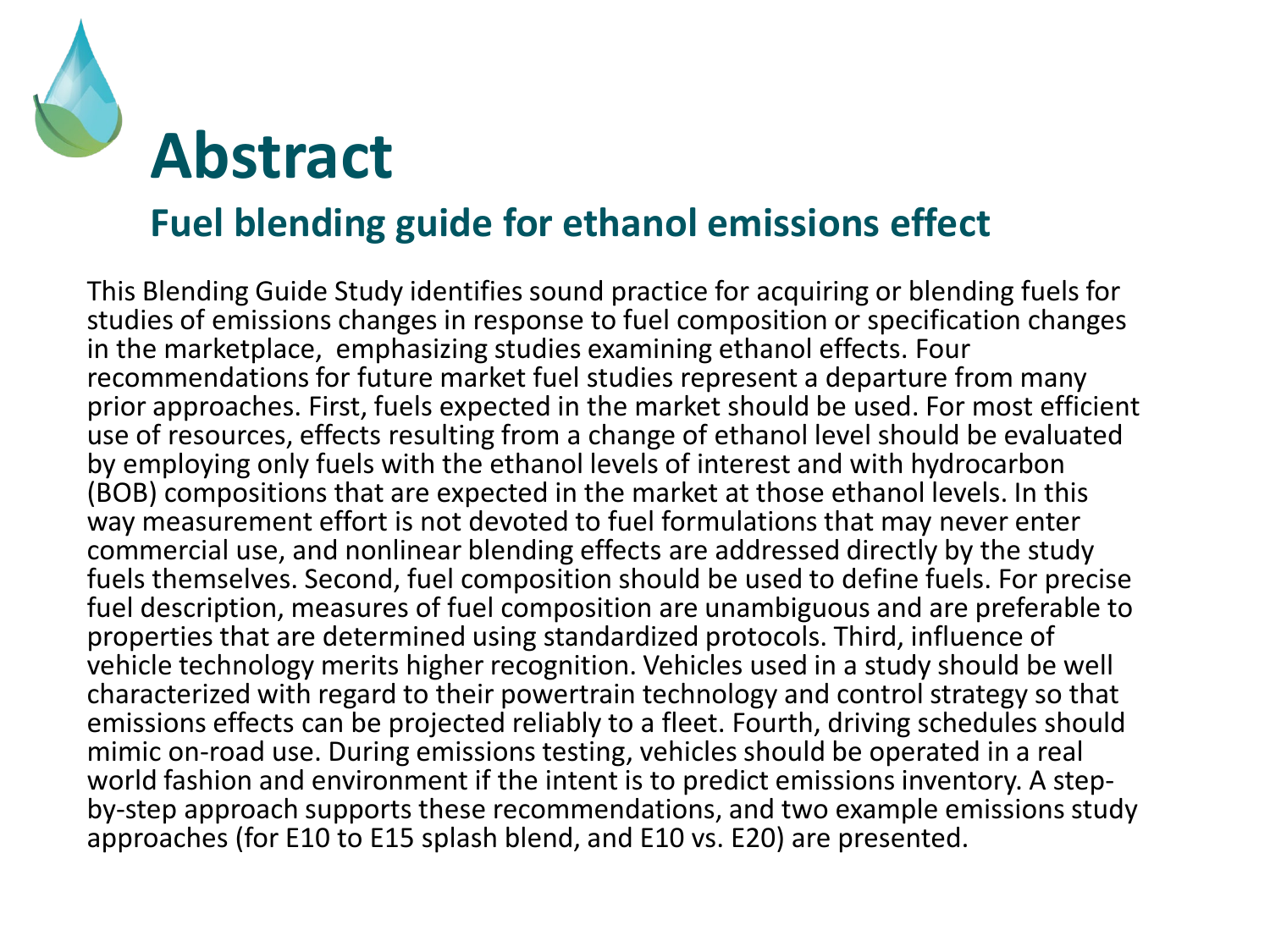# **Background and Motivation**

- *Differences in fuel blending approaches, vehicle technology, driving schedules, and study structure contribute to substantial differences between results of many fuel effects studies.*
- *Multivariate studies require a substantial count of fuels and test runs to have statistical significance.*
	- *Interpolative or extrapolative models can be applied to predict emissions using assumed or measured market fuel properties.*
	- *Sometimes models are misinterpreted by considering only a single variable, or by adopting the study fuel composition directly.*
- *Splash blends are not representative as study fuels except where the market fuel itself is splash blended. (e.g. some current E15).*
- *An economical approach to examining effects of fuel changes is to use fuels truly representative of the current or future market fuels.*
	- *Blending guide presents an approach for identifying these fuels and employing them in such a study.*
	- *Changes of ethanol content in gasoline, and resulting fuel composition changes, are emphasized*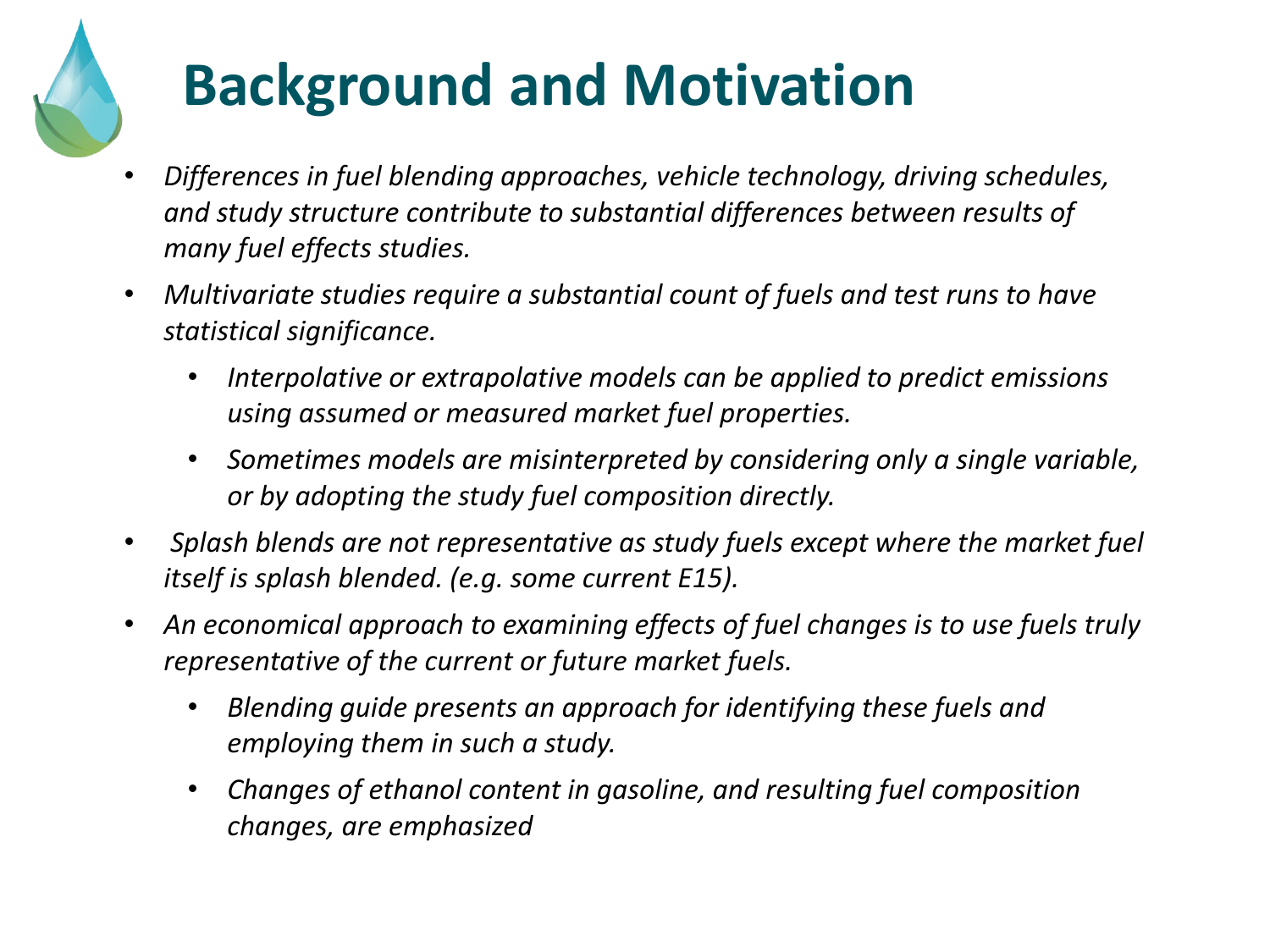## **Observations on fuel effects**

- *Increasing ethanol level in finished gasoline is typically accompanied by changes in the gasoline blending component (BOB).*
	- *For market fuels, reduction in aromatics, to maintain a constant AKI, is usual.*
	- *Emissions effects are driven by the BOB changes as well as the ethanol level.*
- *Aromatics are known to contribute to changes in emissions*
	- *For PM, this is usually an increase.*
	- *For other emissions species, vehicle and cycle choice can affect the observed change.*



Data from Yang et al. (2019) for five GDI vehicles on two fuels using the weighted LA-92 cycle. Distancespecific emissions vary between vehicles operated on two zero ethanol fuels with different aromatic levels.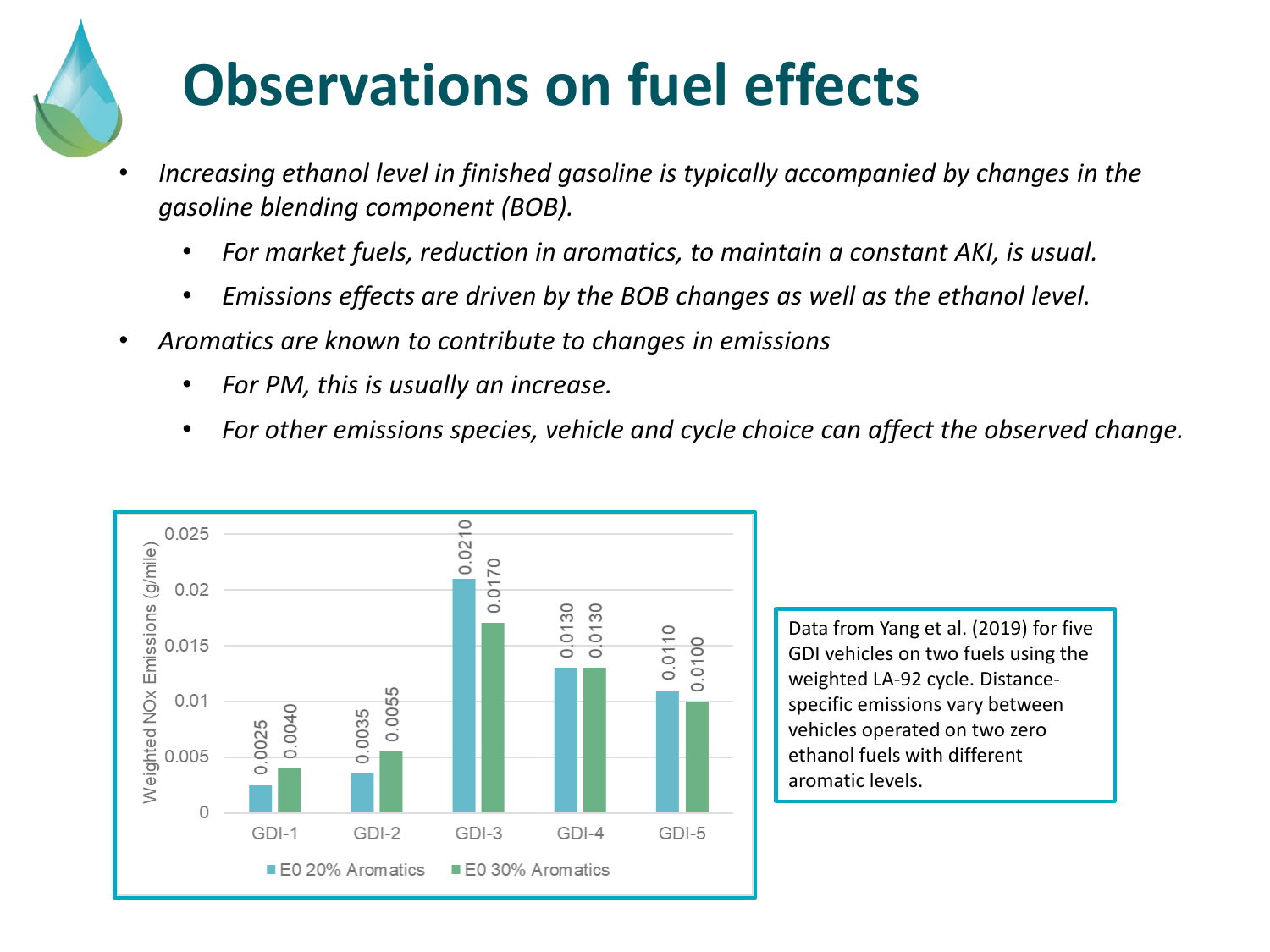

## **Recommendations of Guide - 1**

#### • *Fuels expected in the market should be used.*

- Evaluate effects resulting from a change of ethanol level by employing only fuels with the ethanol levels of interest.
- Use hydrocarbon (BOB) compositions that are expected in the market at those ethanol levels.
- Represent each ethanol level using either one fuel, with a representative hydrocarbon composition, or by a suite of fuels with a distribution of hydrocarbon compositions that reflect expected market variability in composition.
- Do not devote measurement effort to fuel formulations that may never enter commercial use.
- Rely on the study fuel behavior to address nonlinear blending effects.

#### • *Fuel composition should be used to define fuels.*

- Composition varies widely, and properties alone are insufficient to define a fuel's behavior.
- Fuel composition is unambiguous, whereas several fuels blended with diverse compositions may satisfy the same set of properties.
- Detailed hydrocarbon analysis (DHA) of fuels has become more reliable and rapid, permitting the grouping of molecular species by type, weight or expected influence.
- Use of composition to govern blending and fuel characterization avoids interference of nonlinear blending effects on values of study parameters.
- Standardized protocols (defining properties) are not necessarily governed by the same chemistry, physics or time constants as the processes occurring in real-world injection, combustion, catalysis, adsorption and permeation.
- Certain fuel properties, such as octane numbers, will continue to govern formulation of market fuels sold at the pump.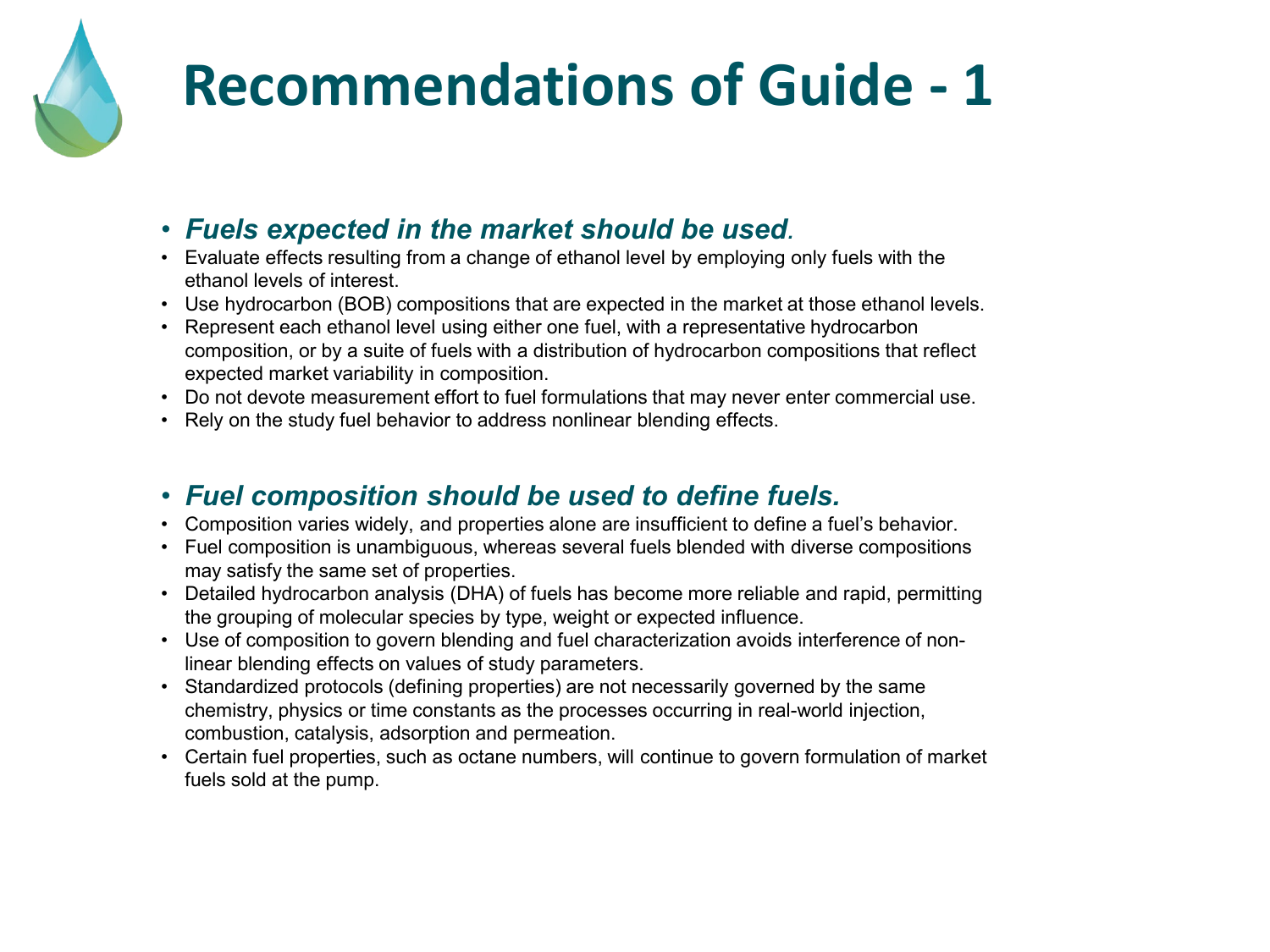## **Recommendations of Guide - 2**

#### • *Influence of vehicle technology merits higher recognition.*

- Vehicles used in a study should be well characterized with regard to their powertrain technology and control strategy.
- Port Fuel Injection or Gasoline Direct Injection is too coarse a classification to use alone.
- The vehicle cohort may be characterized by numerical descriptors, such as power to weight ratio, or engine power density, to appreciate the vehicle interaction with fuels at different loads and speeds. (See Stein et al, 2013)
- More thorough classification supports statistical analysis of vehicle-to-vehicle differences and defines the applicability of results from each vehicle for application to the on-road fleet.
- Involvement of automobile manufacturers or powertrain experts is beneficial in study planning and data interpretation.

#### • *Driving schedules should mimic on-road use.*

- Vehicles should be operated to mimic their real-world on-road use and environment as closely as possible if the intent is to predict emissions inventory.
- Practically, it is recommended that data gathered from vehicles includes operation at idle, light to medium load, and near full load, because modern engine controls will manage combustion differently in these circumstances.
- At least a researcher should employ a low power cycle such as the FTP, a high power cycle such as the US06, and, if possible, a segment of wide open throttle (WOT) acceleration.



Cycle figure source: https://www.epa.gov/vehicle-and-fuel-emissions-testing/dynamometer-drive-schedules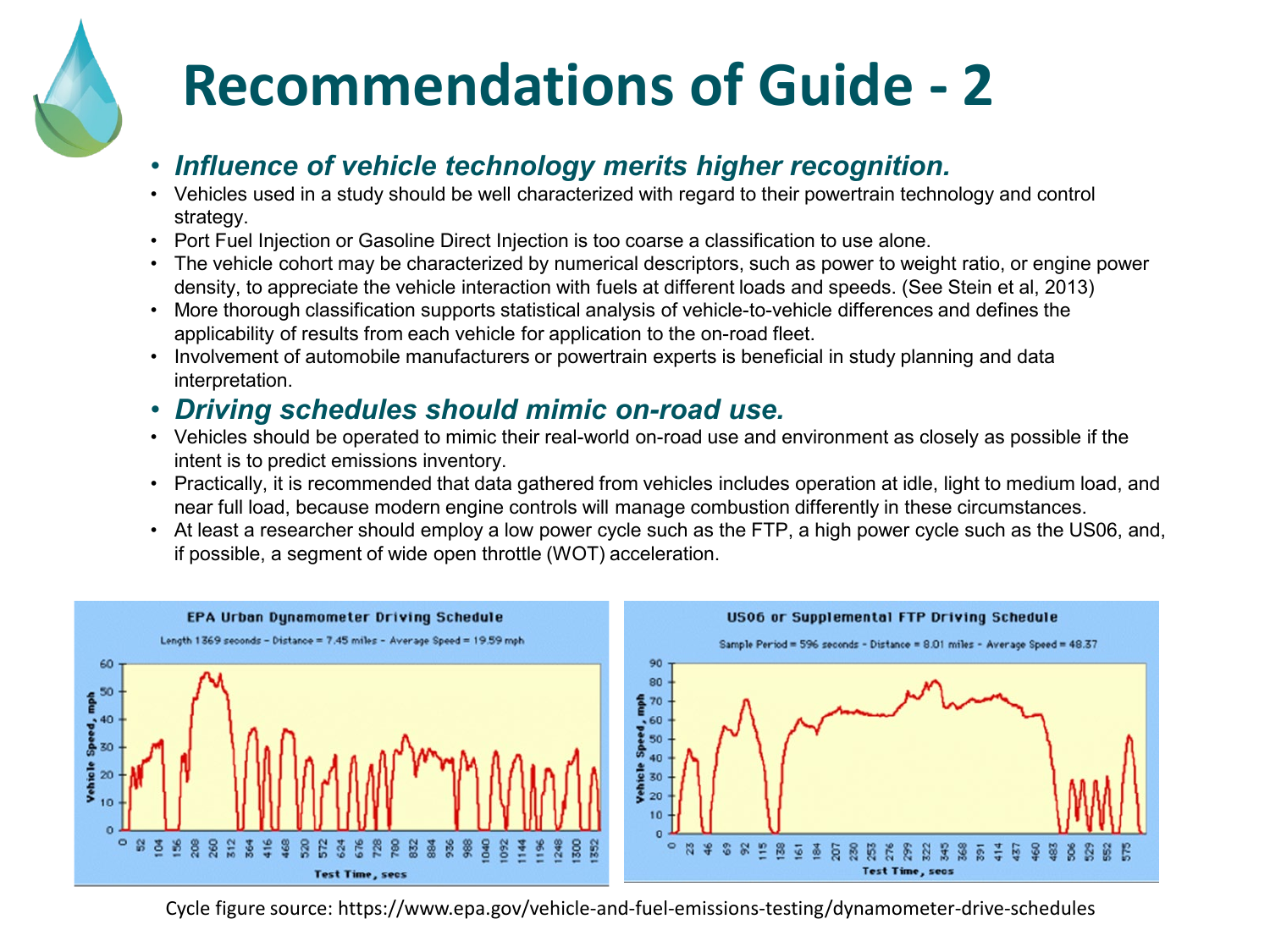## **Determining Representative Fuel Properties**

#### • *Influence of vehicle technology merits higher recognition.*

- A baseline suite of fuels is used to represent variation in the composition of market fuels. The baseline fuel BOB compositions vary within this suite. One fuel may be used.
- Target fuel formulation requires projection or estimation of the most likely distribution of future market parameters.
- Typically target fuels would not exist in the marketplace and would need to be blended to satisfy composition.
- *Refining practices play a major role in defining target fuel composition*
- Customary blends contain least value streams that meet fuel specification.
- Input from refiners and blenders should be sought.

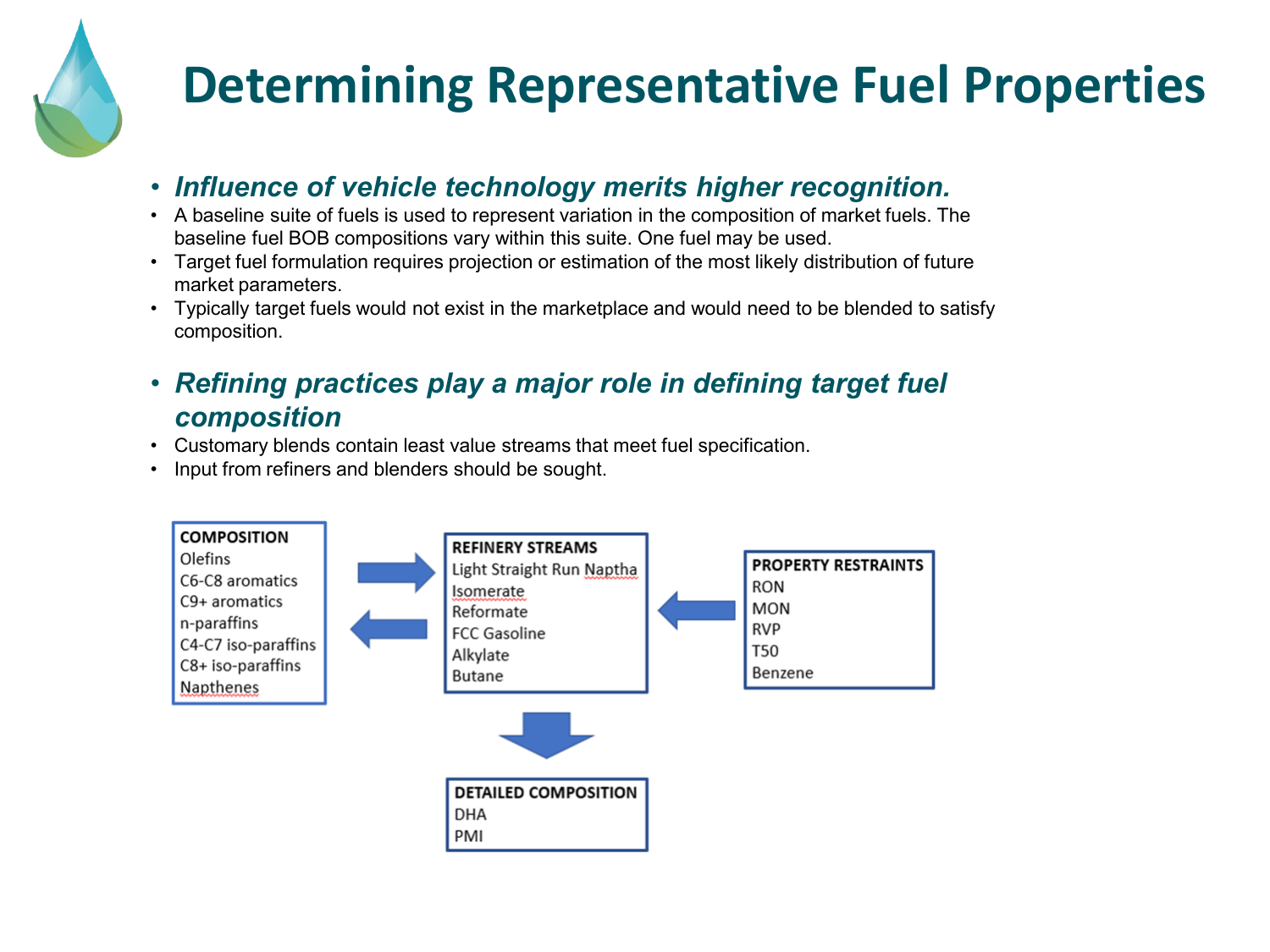## **Detailed Hydrocarbon Analysis**

• *Texas summer fuel study provides good insight and valuable data*



Olefin content varies widely and shows a weak trend with aromatics for E10 Texas study (ERG, 2017) regular gasoline.



Tradeoff between iso-paraffins (including alkylate) and aromatics (including reformate) for Texas study E10 regular gasoline. Defining aromatics suggests an alkylate content.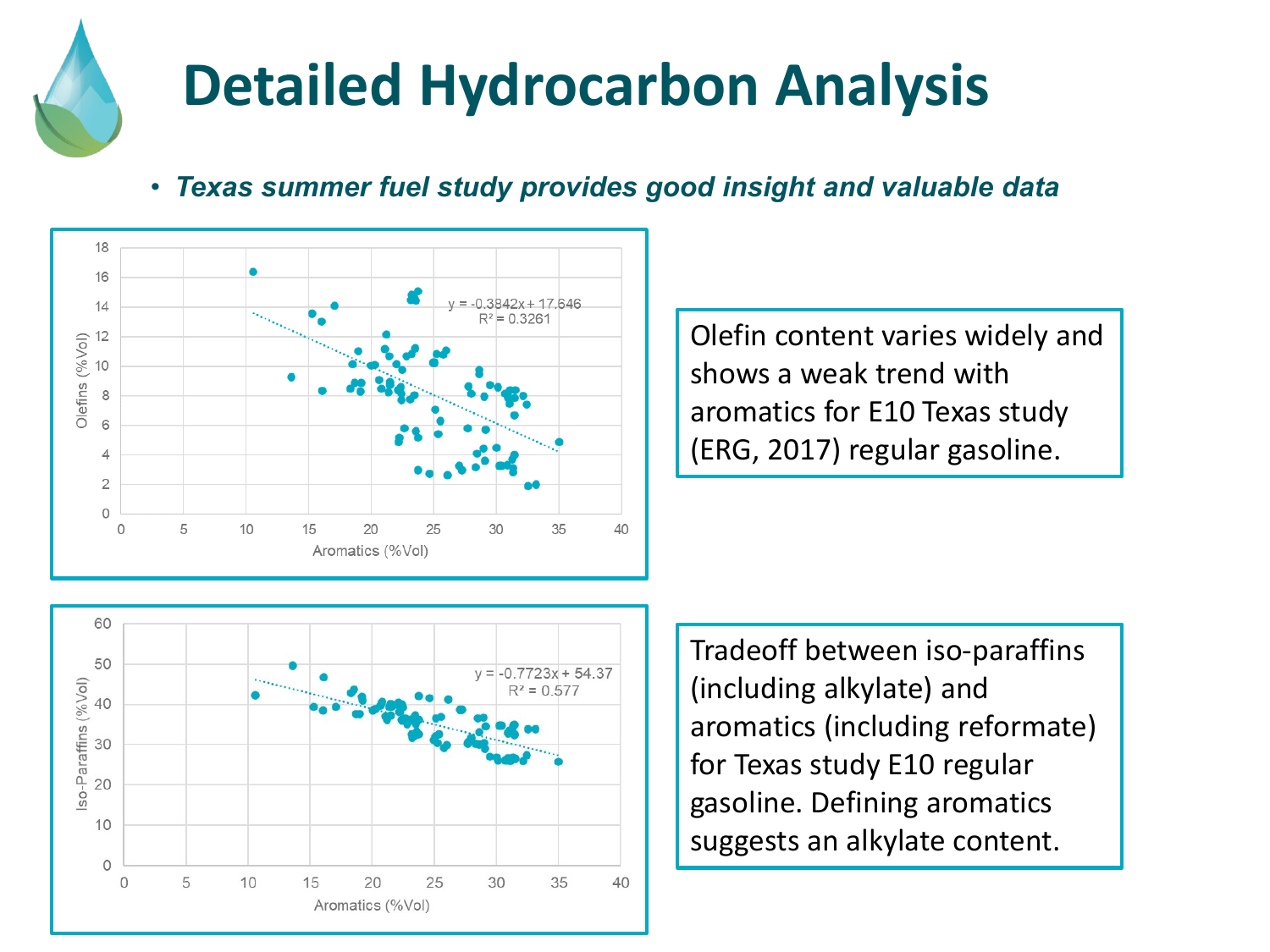

## **Example of Blending Guide Decision - 1**

#### • *Fuel Composition Example – E10 Versus E20 Market Fuel*

- Identify appropriate E10 and E20 projected fuel compositions that would be expected at the pump.
- One study fuel (E10) has an established BOB composition.
- The planner contacts refiners and experts and seeks opinions on the most likely makeup of the E20 BOB in comparison to E10 BOB of interest. For simplicity, the following fractions are sought:
	- Olefins
	- C6-C8 aromatics
	- C9+ aromatics
	- n-paraffins
	- iso-paraffins
	- **Napthenes**
	- Ethanol (known)

| Component       | E <sub>10-1</sub> | $E10-2$ | $E10-3$ | $E10-4$ | $E10-5$ | E <sub>10-6</sub> | E <sub>10</sub> -Ave |
|-----------------|-------------------|---------|---------|---------|---------|-------------------|----------------------|
| Olefins         | 7.5               | 13.0    | 10.8    | 8.0     | 12.8    | 14.8              | 11.2                 |
| C6-C8 aromatics | 10.1              | 11.3    | 15.3    | 17.7    | 10.5    | 9.5               | 12.4                 |
| C9+ aromatics   | 14.1              | 11.6    | 7.9     | 9.5     | 9.5     | 12.2              | 10.8                 |
| n-paraffins     | 15.5              | 7.6     | 16.7    | 15.3    | 12.9    | 10.6              | 13.1                 |
| iso-paraffins   | 34.8              | 39.8    | 31.0    | 33.8    | 38.7    | 34.6              | 35.5                 |
| Napthenes       | 8.1               | 6.9     | 8.3     | 5.7     | 5.5     | 8.4               | 7.2                  |
| Ethanol         | 9.9               | 9.8     | 10.0    | 10.0    | 10.1    | 9.9               | 10.0                 |
|                 |                   |         |         |         |         |                   |                      |

| Component       | $E20-1$ | $E20-2$ | $E20-3$ | $E20-4$ | $E20-5$ | $E20-6$ | E20-Ave |
|-----------------|---------|---------|---------|---------|---------|---------|---------|
| Olefins         | 6.9     | 11.5    | 10.0    | 8.0     | 10.8    | 12.6    | 10.0    |
| C6-C8 aromatics | 8.1     | 8.3     | 10.3    | 12.7    | 6.5     | 6.5     | 8.7     |
| C9+ aromatics   | 10.2    | 6.6     | 4.9     | 6.8     | 5.5     | 8.8     | 7.1     |
| n-paraffins     | 14.4    | 10.1    | 16.7    | 16.1    | 11.5    | 10.9    | 13.3    |
| iso-paraffins   | 31.7    | 35.6    | 30.0    | 30.8    | 38.2    | 32.8    | 33.2    |
| Napthenes       | 8.7     | 7.9     | 8.3     | 5.7     | 7.5     | 8.4     | 7.8     |
| Ethanol         | 20.0    | 20.0    | 19.8    | 19.9    | 20.0    | 20.0    | 20.0    |

Six hypothetical E10 fuel compositions representing the current market and six corresponding hypothetical E20 fuel compositions recommended by refiners and blenders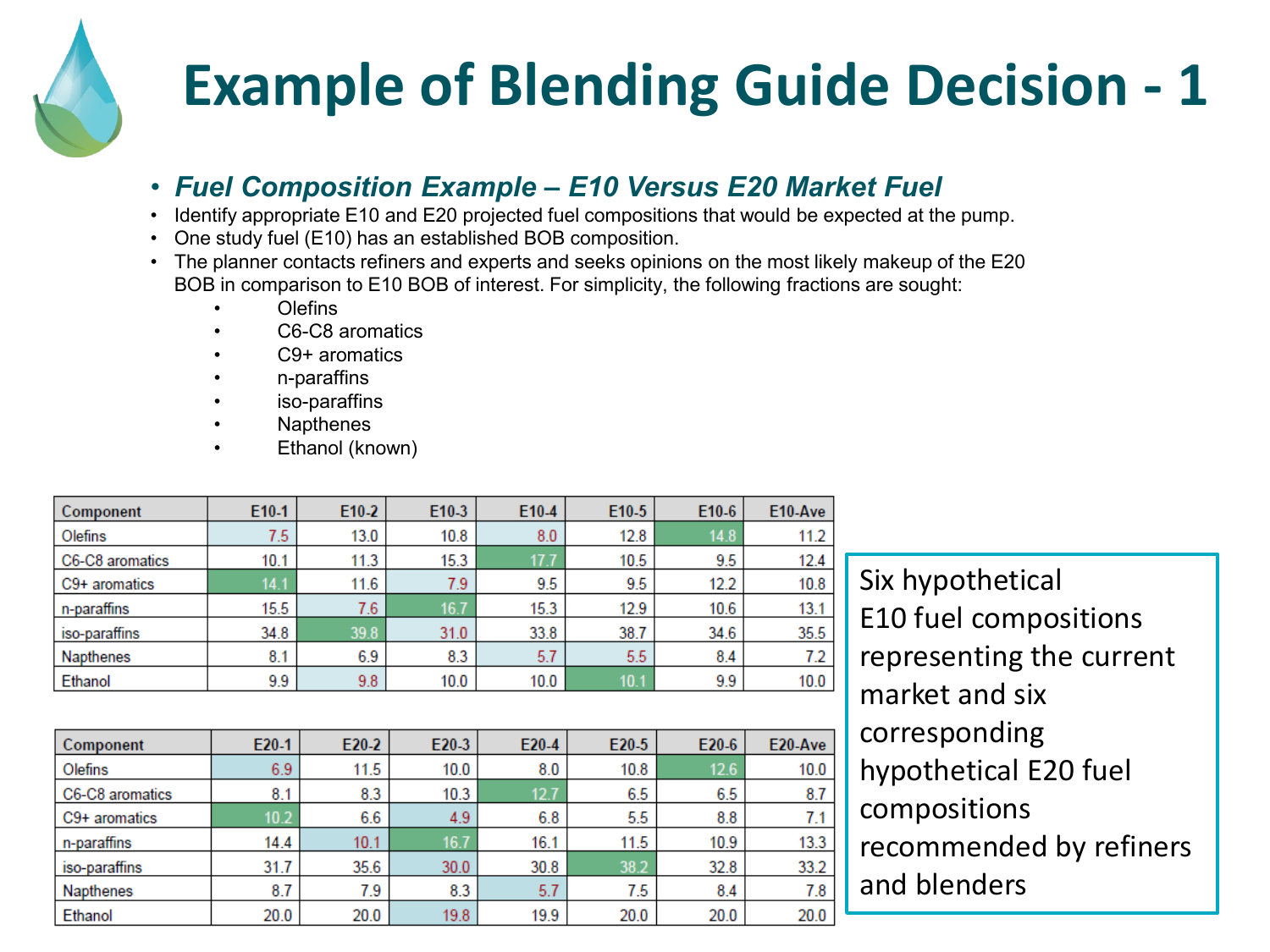

## **Example of Blending Guide Decision - 2**

### *Examples of examining the twelve fuels to reduce the number of variables for fuel blending*



Relationship between light and heavy aromatic concentrations for the six E10 fuels. Data from ERG (2017)



Relationship between total (light plus heavy) aromatic concentrations and iso-paraffins for the six E20 fuels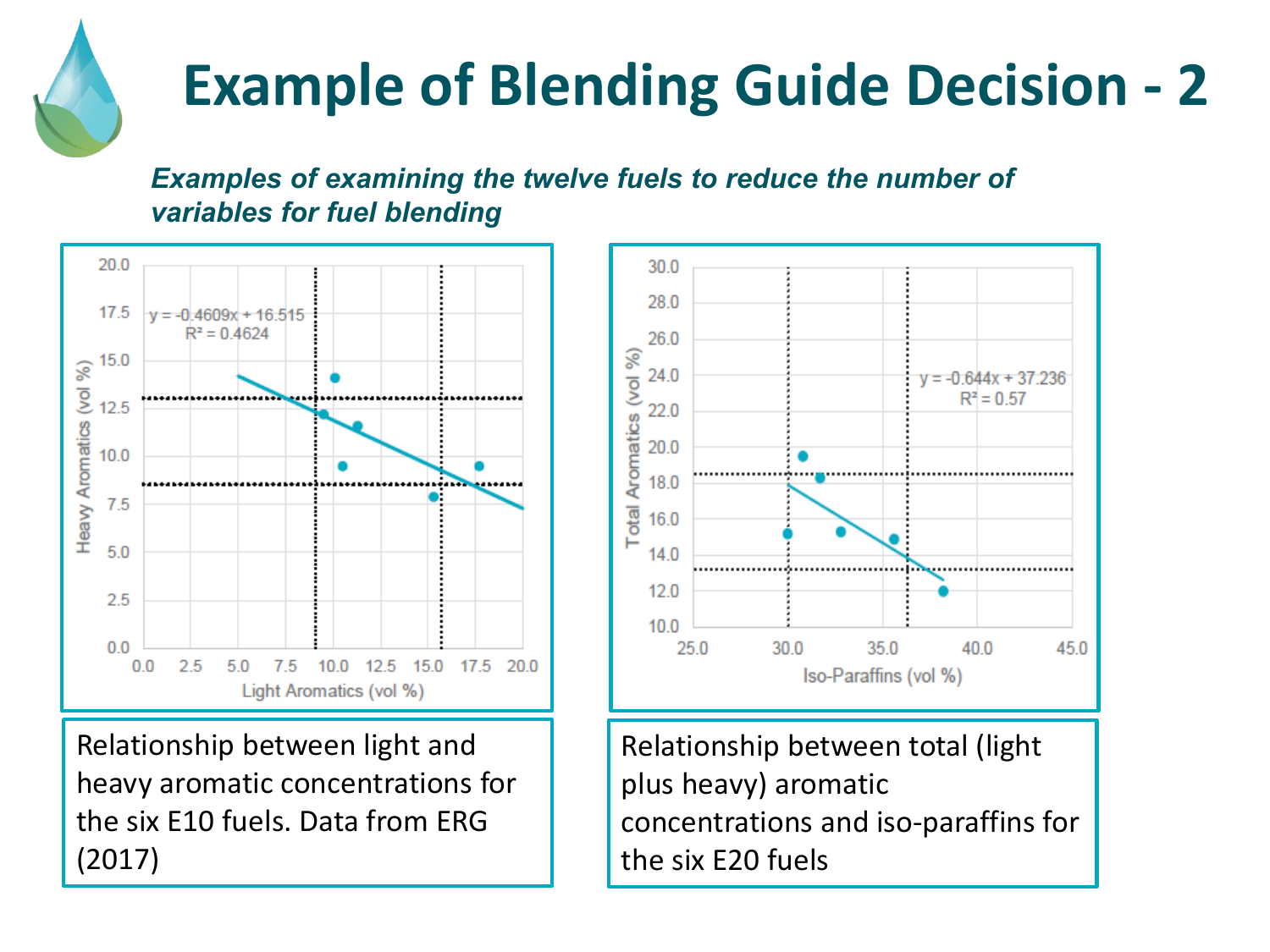# **Example of Blending Guide Decision - 3**

### *Options for the study for consideration based on available resources and the tradeoff with vehicle count, cycle count and repeat run count.*

- If two E10 and two E20 fuels are considered, aromatics are the target secondary variable.
	- Aromatics vary substantially for the six fuel sets.
	- Aromatics are known to be implicated in PM production.
	- Choices exist between weights of heavy and light aromatics.
	- E10 Total Aromatics Average: 23.2%, Standard Deviation: 2.43%
	- E20 Total Aromatics Average: 15.9%, Standard Deviation: 2.67%
- A reasonable possibility is to use four fuels;
	- E10 fuels with total aromatic content of 21.4% and 25.0%
	- E20 fuels with total aromatic content of 13.9% and 17.9%
- Additional solutions exist for larger suites of fuels
- Heavy to light aromatic split is based on the six fuel compositions for each ethanol content
- Remaining composition takes into account the ethanol and aromatic content